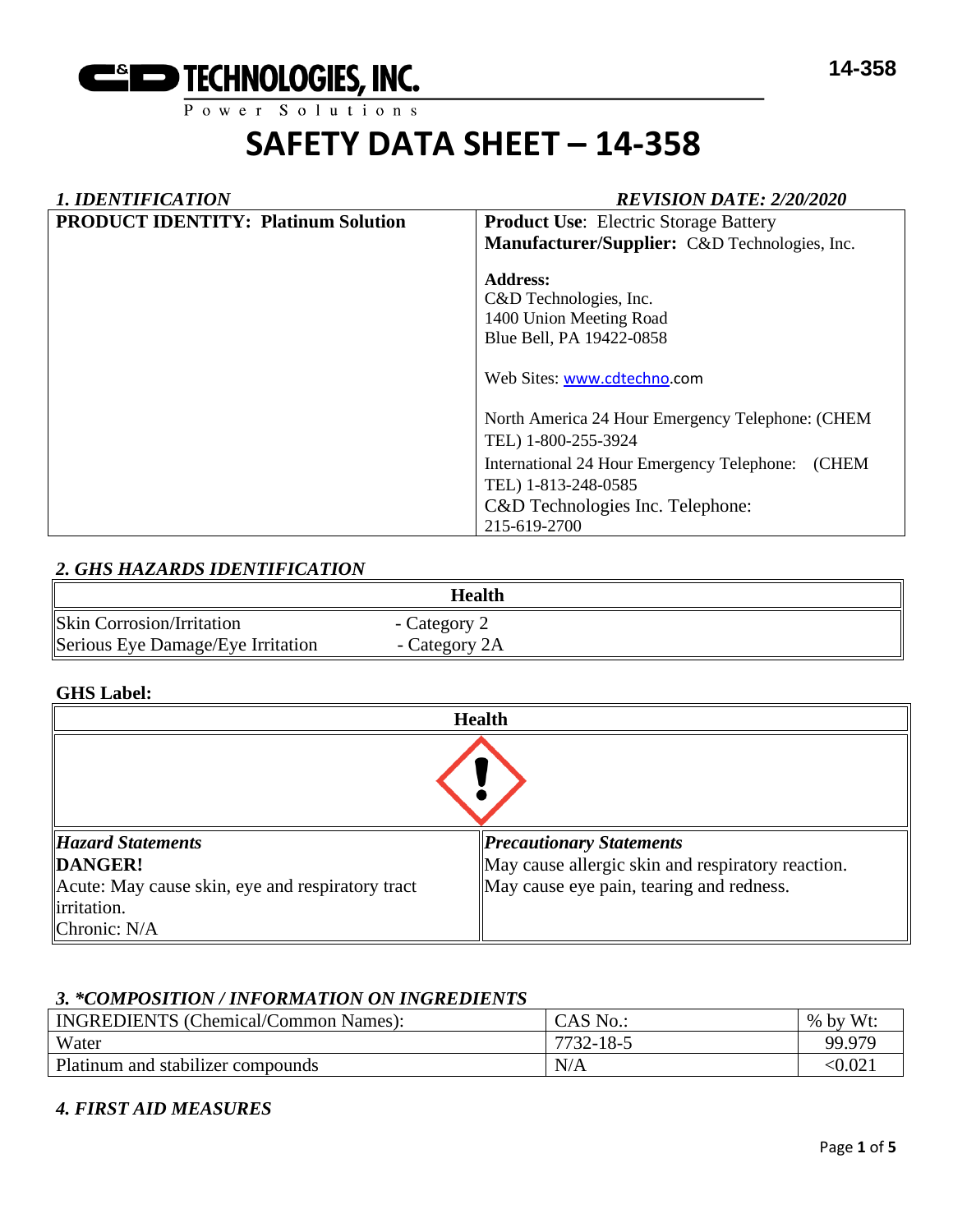

### Power Solutions

# **SAFETY DATA SHEET – 14-358**

#### **INHALATION:**

Heavy mist concentration may cause breathing difficulty; remove to fresh air.

#### **INGESTION:**

Do not induct vomiting; seek immediate medical attention.

#### **SKIN:**

May cause minor skin irritation. Wash well with soap and water.

#### **EYES:**

May cause irritation. Flush with water for 15 minutes and consult a physician.

#### *5. FIRE FIGHTING MEASURES*

**Flash Point:** N/A **Flammable Limits:** LEL  $= 4\%$  UEL  $= 74\%$ **Extinguishing media:** Class ABC or CO2,.

**Fire Fighting Procedures:** None.

#### **Hazardous Combustion Products:**

None.

#### **Unusual Fire and Explosion Hazards**:

Not flammable, but reacts with many metals to form flammable hydrogen gas.

#### *6: ACCIDENTAL RELEASE MEASURES*

Use sand or vermiculite to contain and absorb spilled material.

#### *7. HANDLING AND STORAGE*

#### **Handling and Storage:**

Store in original container. Keep container closed.

#### *8. EXPOSURE CONTROLS / PERSONAL PROTECTION* **Exposure Limits (mg/m<sup>3</sup> ) Note: N.E. = Not Established**

| $\overline{\phantom{0}}$ |       |              |                 |                   |             |               |
|--------------------------|-------|--------------|-----------------|-------------------|-------------|---------------|
| <b>INGREDIENTS</b>       | OSHA  | <b>ACGIH</b> | <b>US NIOSH</b> | <b>Quebec PEV</b> | Ontario OEL | <b>EU OEL</b> |
| (Chemical/Common)        | PEL   |              |                 |                   |             |               |
| Names):                  |       |              |                 |                   |             |               |
| Water                    | N/A   | N/A          | N/A             |                   |             |               |
| Platinum and stabilizer  | 0.002 | 0.002        |                 |                   |             |               |
| compounds                |       |              |                 |                   |             |               |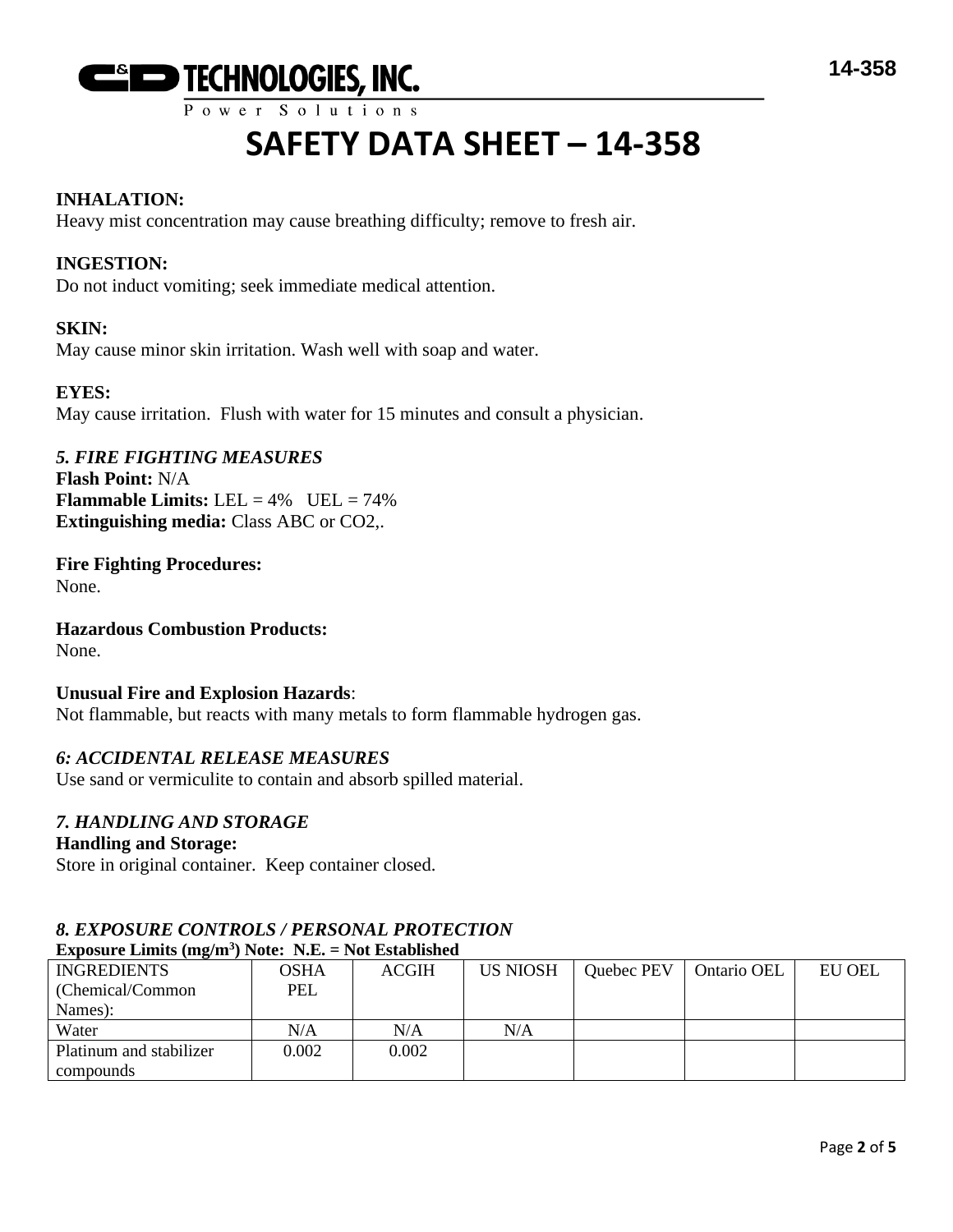

Power Solutions

# **SAFETY DATA SHEET – 14-358**

#### **Engineering Controls (Ventilation):**

None.

#### **Respiratory Protection (NIOSH/MSHA approved):**

None required under normal conditions. Avoid spraying or misting this material.

#### **Skin Protection:**

Wear non-permeable nitrile gloves where contact is likely.

#### **Eye Protection:**

Safety glasses with side shields or goggles.

#### **Other Protection:**

Not normally required.

#### **Work Practices:**

Keep container closed. Do not mist or spray this material. Wash thoroughly after handling.

#### *9. PHYSICAL AND CHEMICAL PROPERTIES*

| Properties Listed Below are for Electrolyte:        |           |                                     |  |  |
|-----------------------------------------------------|-----------|-------------------------------------|--|--|
| Boiling Point: $\vert 100 \degree \text{F} \vert$   |           | Specific Gravity (H2O = 1):   1.0   |  |  |
| Melting Point: $\vert N/A \vert$                    |           | Vapor Pressure (mm Hg): $\vert$ 1.0 |  |  |
| Solubility in Water:   100%                         |           | Vapor Density (AIR = 1): $\vert$ 1  |  |  |
| Evaporation Rate:                                   |           |                                     |  |  |
| (Butyl Acetate = 1) $\vert$                         |           |                                     |  |  |
|                                                     | pH:   N/A |                                     |  |  |
| Appearance and Odor: Colorless and odorless liquid. |           |                                     |  |  |

#### *10. STABILITY AND REACTIVITY*

Stability: Stable  $X$  Unstable  $\_\_\_\$ This product is stable under normal conditions at ambient temperature.

#### **Conditions to Avoid:** None.

**Incompatibilities (materials to avoid):** Acid reactive or water reactive materials including cyanides, metal acetylides, peroxides, permanganates, carbides, sodium and other alkali metals..

#### **Hazardous Decomposition Products:**

Reacts with metals to produce flammable hydrogen gas.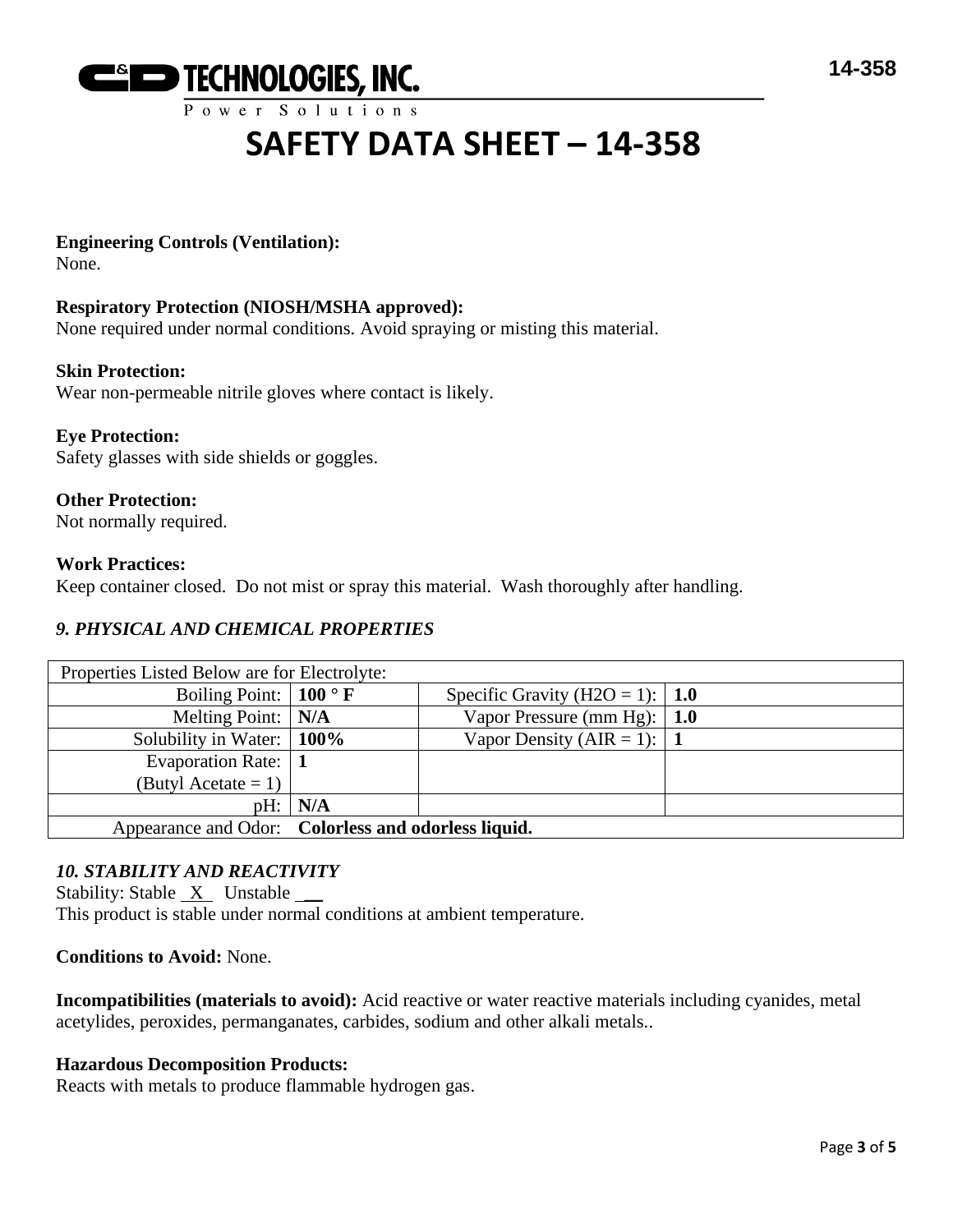

# **SAFETY DATA SHEET – 14-358**

#### **Hazardous Polymerization:**

Will not occur

#### *11. TOXICOLOGICAL INFORMATION*

**Routes of Entry:** Inhalation, ingestion, eye or skin contact.

#### **Inhalation:**

Heavy inhalation may cause breathing difficult.

**Ingestion:** May cause throat irritation.

**Skin Contact:** May cause skin irritation.

**Eye Contact:** May cause eye irritation.

**Effects of Overexposure - Acute:** May cause severe skin or eye irritation.

#### **Effects of Overexposure - Chronic:** None.

**Carcinogenicity:** Not listed as a carcinogen under IARC, NTP, or OSHA.

#### *12. ECOLOGICAL INFORMATION*

The low pH of this material when undiluted or un-neutralized is acutely harmful to aquatic life.

#### *13. DISPOSAL CONSIDERATIONS (UNITED STATES)* Dispose in accordance with Federal, State, and Local regulations.

### *14. TRANSPORT INFORMATION*

## **NOT APPLICABLE**

#### *15. REGULATORY INFORMATION*

#### **EPCRA Section 313, 304, 302, and CAA TQ:**

Not applicable.